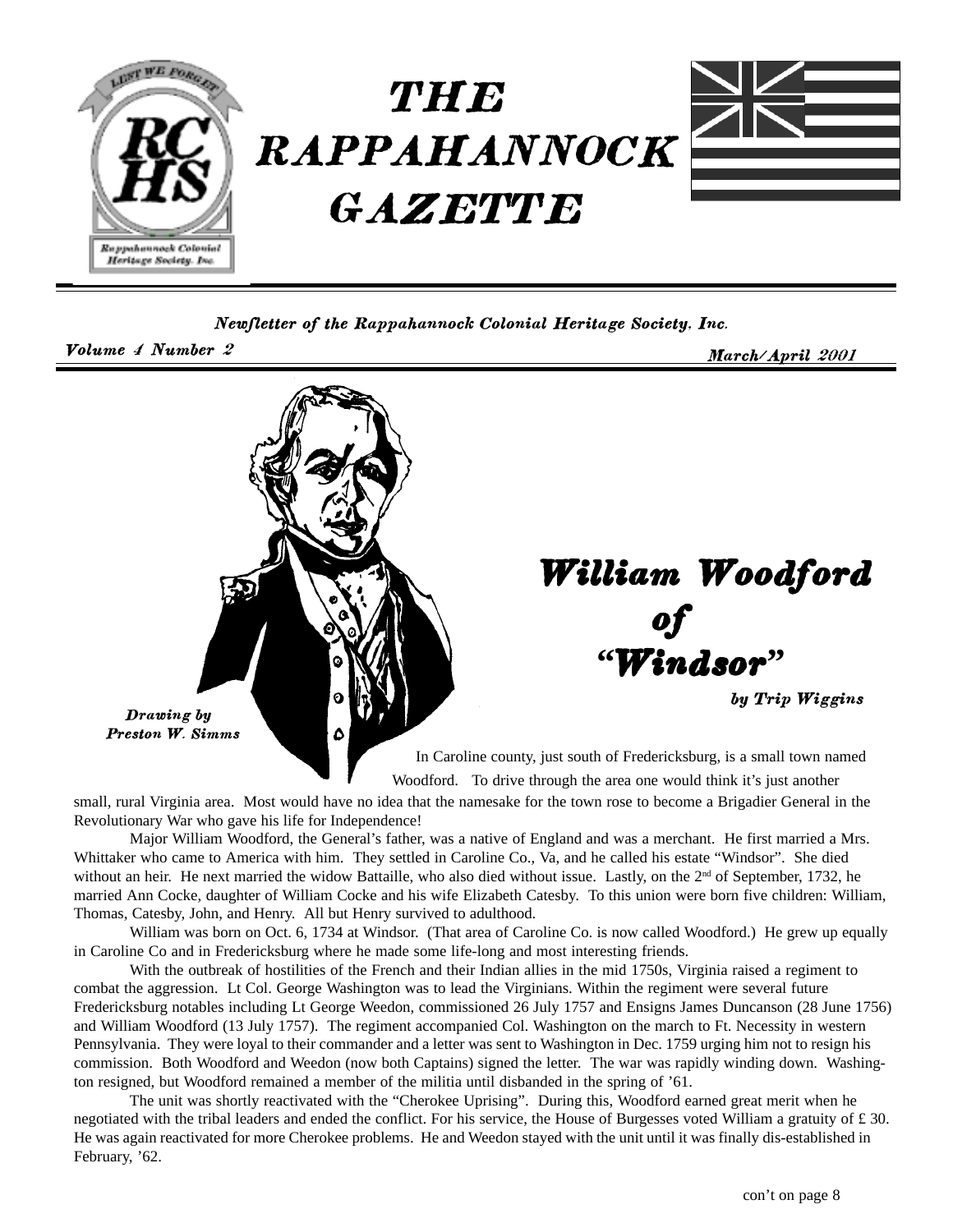The purpofe of the Rappahannock Colonial Heritage Society if to bring together perfonf interefted in preferving  $\mathcal C$ perpetuating the heritage and culture of the colonial era in  $\mathcal C$ around the Rappahannock River Valley of Virginia; to conduct hiftorical refearch of perfonf, placef & eventf relating to the Rappahannock River Valley in Colonial timef, and to organize activitief related to the Colonial era in an effort to educate the public about the wayf of life of our forebearf in thif area.



## 2001 RCHS OFFICERS

**President:**  $\Box$ 

Vice-President:

Secretar

Treasurer

Diane Nolan Diane344nolan@aol.com esident: Al Piercey  $piecey under the hillQ$ yahoo.com  $\mathbf{y:}$   $\qquad \qquad \text{Trip Wiggins}$ Trip Wig@aol.com : Myra Wiggins

Myra Wig@aol.com



## THE PRESIDENT'S PEN

2001 has gotten off to a roaring start. The RCHS calendar was full of activities and events from early on and continues to fill.

In February, the RCHS Dance Team performed at the Historic Dumfries Annual Cherries Jubilee to celebrate George Washington's birthday. Some members even entered the pie eating contest. At the invitation of Holy Cross Academy, RCHS members visited the school and talked to a 5th grade class about life in the 18th century. The students had many questions about our attire, and the role of children in colonial Virginia. The class also participated in a dance lesson and did very well. Several RCHS members were able to help out with children's games and dressing at Ferry Farm for their annual George Washington Birthday celebration. Although it was a chilly day, RCHS members and the many children attending had a great time.

In March, several members of the dance team attended the Annual George Washington Ball inWilliamsburg. It was a grand event with over 200 participants. We learned many new dances and met numerous dancers from across the region and out of state. Always eager to increase our knowledge and enhance our skills, several RCHS members attended the Historic Fashion Forum held locally. They will prepare a mini-workshop for members who were not able to attend to share what they learned. The dance team had the privilege of entertaining at the James Madison Birthday celebration in King George. James Madison (aka Dal Mallory) attended the event and joined the dancers in their presentation.

Due to the many invitations extended to RCHS for dance and educational presentations, I have added two more positions to the board. I am very pleased that Tina Buchanan has accepted the position of Corresponding Secretary. She has exceptional writing skills and it is always a joy to read her notes and letters in 18th century verbage. I am also excited to have

Catherine Bell as Educational Programs Director. She has a magical way with children and is in the process of preparing a program format for various age groups which will coincide with state SOL requirements for history studies.

Our next big event is the annual James Monroe Block Party. It is not too late to get involved in this celebration of his birthday, his Scottish heritage and the colonial era in which he lived. Contact any RCHS officer and let us know what you would like to do.

Our April meeting is very special as we will have His Honor, Mayor Beck, to address the meeting and share with us his plans and vision for preserving and presenting the rich colonial history and heritage of Fredericksburg.

If you are a member and have not been "involved" or a non-member with an intense interest in colonial history, I hope you will be enticed to join in the fun, the opportunities for learning and sharing, and the activites this society offers. We hope to see you soon.



## COLONIAL FREDERICKSBURG FACT'S

May 1756 - Militia units for Spotsy and surrounding counties called up to defend new forts. 1743 - Ordinary license to: Charles Colson, John Doncastle, Joseph Bell, Joseph Colvert, Patrick Dowdall, and John Gordon

1746 - George Washington participates in expedition to map the western boundary of the Northern Neck holdings of Thomas  $6^{th}$  Lord of Fairfax. Among the Fredericksburg suppliers for the expedition were John Gordon (tavern owner) and Fielding Lewis (manager of his father's store.

## AMERICAN HISTORY )\$03\$)!



1711 - Bookselling now flourishing trade; in Boston alone about 30 shops were doing profitable business. Early booksellers, as well as printers, did not limit themselves to books. Items like tobacco, patent medicines, playing cards, etc., could be purchased in their shops.

**1735 -** Public balls came into vogue in colonial New York. In 1736, birthday of Prince of Wales celebrated by magnificent ball at Black Horse Tavern.

**1784** - David Landreth of Philadelphia, Pa., founded what was probably 1st seed business in US, although Price family of Flushing, Long island, preceded him as nurserymen.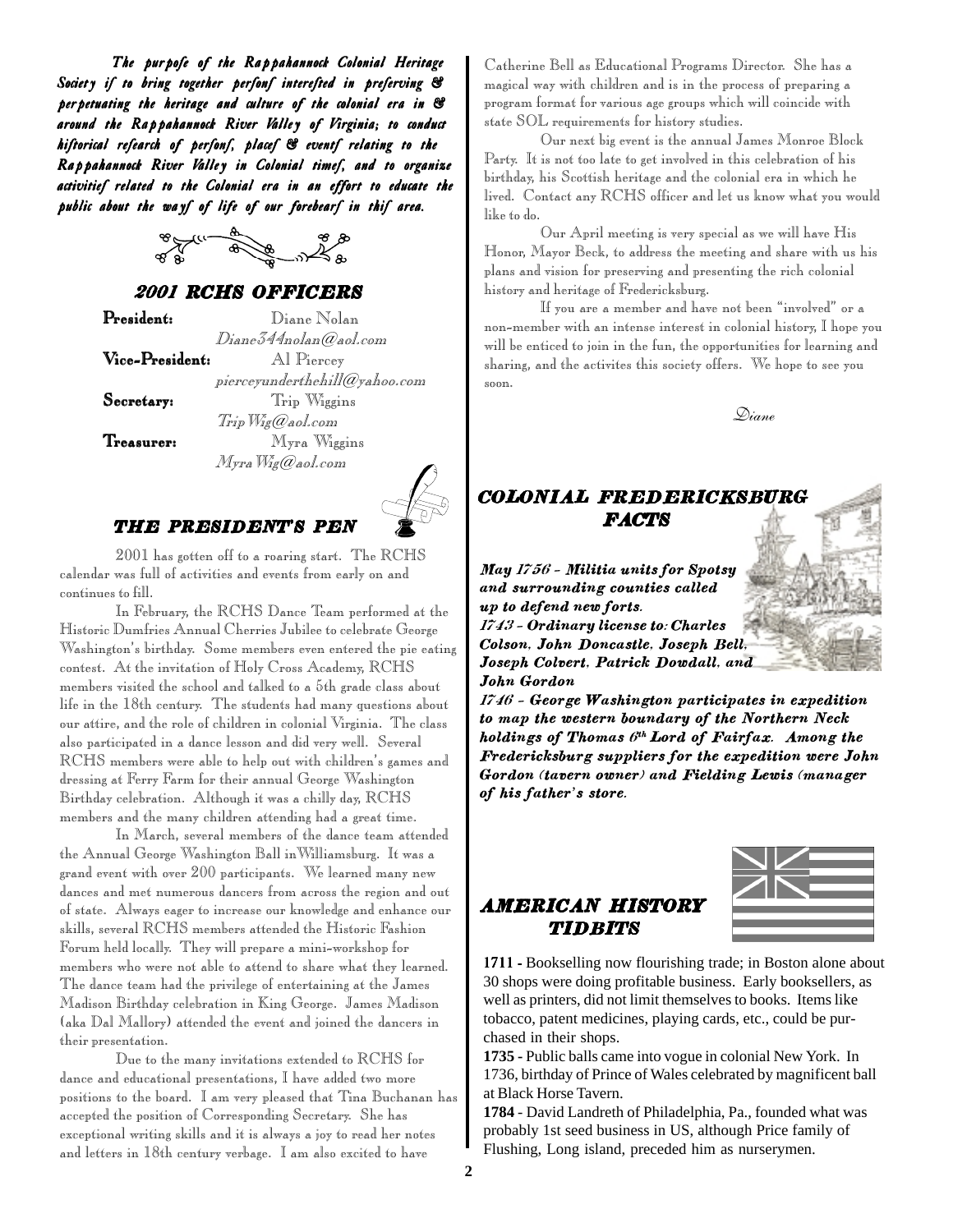## **UPCOMING EVENTS**

*April 4* **- Farm Opens. Claude Moore Colonial Farm.** *April 8, May 13, June 10* **- Women on the Plantation Tours. Gunston Hall.** Consider what it

was like to be a woman-gentry or enslaved-on Va. and Md. plantations in the 1700's.

*April 12* **- Virginia Women During the Revolution-lecture**. Weston Manor, 12noon. Historic Hopewell Foundation, Inc.. Regional Tourism Initiative.

*April 14* **-Salting Fish. Claude Moore Colonial Farm.** 1-4pm. *April 20-21***. Garage and Spring Plant Sale. Claude Moore Colonial Farm.** 9-1.

*April 21* **- Knit Finishing. Fiber Connection.** 10:30-12:30 \$ 540-371-5207. FiberConn@aol.com

*April21* **- Two Color Knitting. Fiber Connection** 1:30-5:30. \$ 540-371-5207 FiberConn@aol.com

*April 21-22* **- Rev War Weekend. Colonial National Historical Park. Yorktown**. 226th anniversary of start of Rev War. *April 25* **- Cooking with Herbs. Gunston Hall.** Cooking techniques and sample dishes with pungent herbs from the herb

garden. 11a-2p. *April 25, 27-29.* **Colonial Skills Workshop & Encampment. Claude Moore Colonial Farm.** Wed. Apr 25 6-8pm teaches basic skills used to recreate 18th century life.

*April 25* **- An Evening of Colonial Music. St. John's Parish Hall.** St. John's Church, Richmond. 7-9pm Free. 804-648-5015 Regional Tourism Initiative.

*April 26-29 -* Fort Frederick Market Fair. **Ft. Frederick State Park**

*April 28.* **Horse Racing & Hazards, Whist & Wheels: Social Leisure During the 18th Century. Virginia Historical Society**. 3-5pm. Free 804-306-5565 Regional Tourism Initiative.

*April 28 -* **Scottish Block Party and Colonial Children's Festival. James Monroe Museum**. 908 Charles St. Fredericksburg.

*May 5* **- Dairy Day. Claude Moore Colonial Farm.** 1-4pm *May 5-6* **- Spring on the Plantation.** *Pope's Creek Plantation* filled with 18th century activities 9-5. \$

*May 12 -* **Tavern Night. Historic Port Royal.** 804-742-5036 or 804-742-5406.

*May 12* **- The Founding of Jamestown. Colonial National Historical Park. Jamestown.** 294th Anniversary. \$ *May 12* **- Spinning Reunion. Fiber Connection** Free.

540-371-5207 FiberConn@aol.com

*May 13* **- Mother's Day Tea. Gunston Hall**. 2-4pm.

*May 19* **- Old Port Royal School Day**. **Historic Port Royal.** 804-742-5036 or 804-742-5406.

*May 19-20* **- Spring 18th Century Market Fair. Claude Moore Colonial Farm.** 11am-4:30pm

*June 30, July* **1 - Rev War Encampment. Pope's Creek Plantation** Demos of camp life, drill & musket fire. 9-5. \$ *June 1-30* **- Canoe, Capstan & Cargo. Jamestown Settlement & Yorktown Victory Center**. Maritime activities of 17th & 18th century Virginians. 12:30pm, 2pm,3:30pm.

#### **WEB SITES FOR LISTED EVENTS:**

George Washington Birthplace National Monument *www.nps.gov/gewa* Montpelier *www.montpelier.org* Yorktown/Jamestown *www.nps.gov/colo* Jamestown Settlement *www.historyisfun.org* Colonial Williamsburg Foundation *www.history.org* Gunston Hall *www.gunstonhall.org/events* Fort Frederick *www.dnr.state.md.us/publiclands/western/fortfrederick.html* Regional Tourism Initiative **<----**

*www.rtiheritagetours.com* Claude Moore Colonial Farm

*www.1771.org*

Stratford Hall

*ww.stratfordhall.org*



## **RAPPAHANNOCK** COLONIAL HERITAGE SOCIETY DANCERS



We are looking for people who will

be dedicated to coming to rehearfalf, getting the proper attire together and be available when we have a  ${\bf commitment}$  to do a demonftration. Thif will be a team ftriving to develop a level of expertife in thif type of dance  $\overline{\phantom{a}}$  over time. For anyone who wantf to be on the demo team, contact Elaine Sturgeon, coordinator 540-785-2168 or Diane Nolan 540-373-7651. Upcoming demonftrationf are: -

April 28 - Scottifh Block Party May 12 - Hiftoric Port Royal Tavern Night

## RCHS ACTIVITIES

In addition to the dancers the group has several other activities lined up in the near future. Come join us for some fun -

| April 22 -        | Covered dish evening at Donna & Hans |
|-------------------|--------------------------------------|
|                   | Wauer's sewing-gaming 4-8pm          |
| <b>April 28 -</b> | Scottish Block Party and Colonial    |
|                   | Children's Festival                  |
| May 19-20 -       | <b>Fielding Lewis Market Fair</b>    |
| June $3 -$        | Aquia Episcopal Church Rededication  |
|                   |                                      |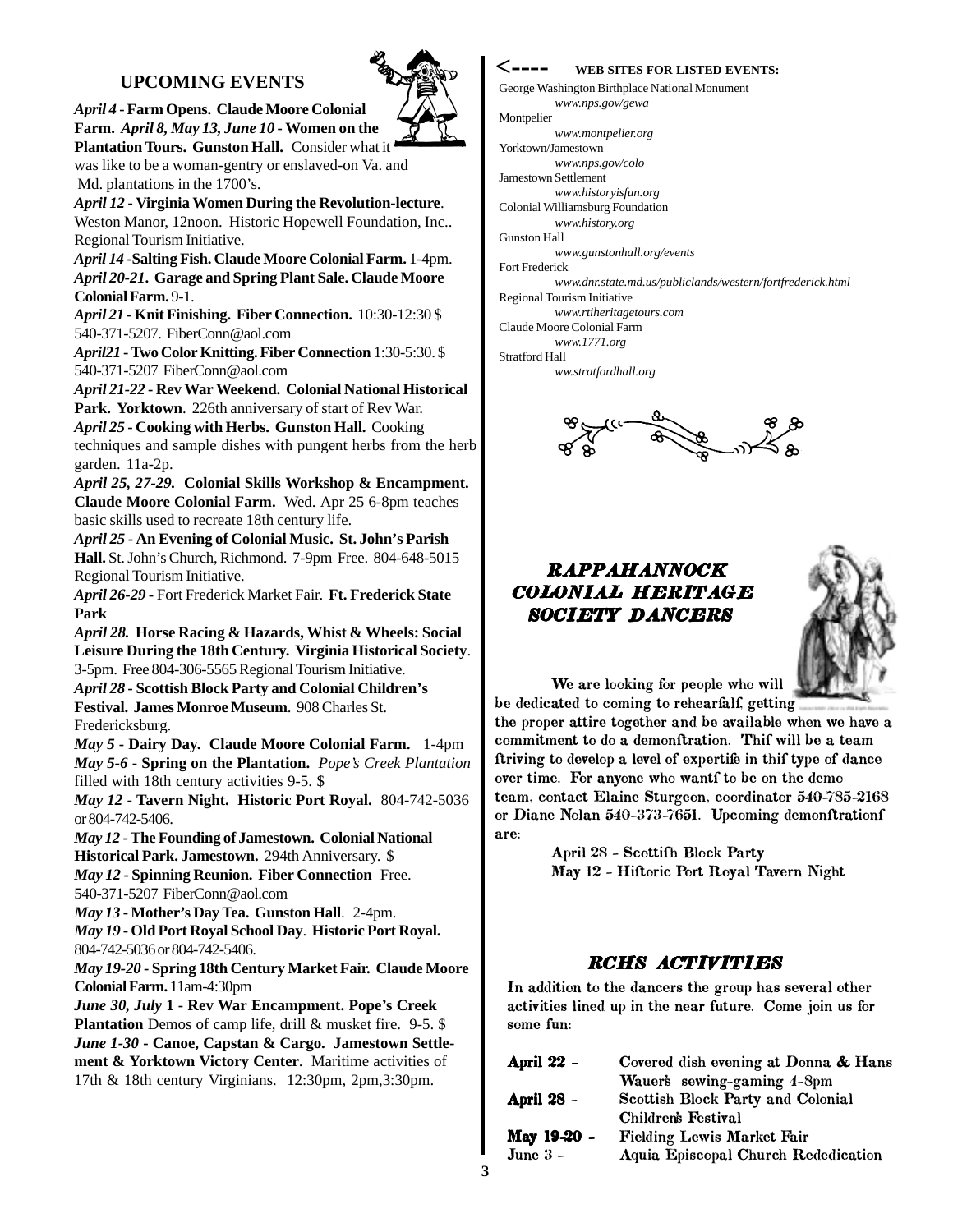### NOTABLE COLONIAL PERSONS

*Virginia Signers of the Declaration of Independence Richard Henry Lee*



Many people know the name Richard Henry Lee. Unfortunately most of those only remember how he was portrayed in the musical "1776." You remember him and the singing, "Here a LEE", "Positive-LEE"; and him perpetually riding between Philadelphia and Williamsburg on behest of John Adams and Ben Franklin. A kind-hearted but overly selfinfatuated, buffoon. How wrong we are with this picture. Let's take a closer look.

He was born to the Lees of Stratford in Westmoreland county on January 20, 1732, just a month before his neighbor George Washington made his arrival. He was the eldest of the four Lee brothers destined to be players in Virginia and colonial politics for decades to come – Richard, Francis "Lightfoot" (another "Signer"), William, and Arthur. Richard, like many in his social class, was educated in England; he at the Wakefield Academy where he prepared for a life of public service. He returned to Virginia in 1751 and developed a lifelong itch for politics.

His first break was as being elected a county justice of the peace for Westmoreland in 1757. A year later he parlayed that into a seat in the House of Burgesses – a place he would stay until it was dissolved by Governor Dunmore in 1775. During those years he made fast friendships with Patrick Henry and Thomas Jefferson. They were the more independent and liberal thinkers as opposed to the more sedate and patient older leaders of the House. His voting record as a Burgess was inconsistent and some labeled him a "self seeker." He was though, to be one of his colony's most influential leaders. In 1773 following the Gaspée incident, he organized Virginia's (and the colonies') first Committee of Correspondence to keep all of the colonies abreast of patriotic activities. He advocated liberal policies and was an early opponent to the Crown's colonial administration.

Following the Boston Tea Party and the subsequent closure of the port of Boston, the Virginia Burgesses denounced the closure and called it a "hostile action." Dunmore dissolved the Assembly. The burgessess reconvened in the Raleigh Tavern as the Virginia Convention and called for a convention of ALL the colonies. The other colonies agreed and the First Continental Congress was the result. Representing Virginia from its first meeting in 1774 until 1780 was Richard Henry Lee. Fellow Virginian's at that historic first meeting were: Peyton Randolph (elected as Congress' first President), George Washington, Edmund Pendleton, Patrick Henry, Richard Bland, and Benjamin Harrison.

By 1775 the fever for independence was spreading throughout Virginia. The Virginia Convention met in Richmond in March, 1775 and it was here that Patrick Henry delivered his famous fiery speech of "Liberty or Death" calling for a defense of the colony. Seconding the motion was his ally, Richard Henry Lee. Following its adoption, they were appointed chairman and vice chairman, respectively of the new committee.

He was again elected a representative to the Virginia Convention of May, 1776 at which the convention proposed a resolution of independence! As the ranking member of the Virginia delegation at the Continental Congress the following month, he addressed that assemblage. Tall, spare and with bold features Richard was not the fiery speaker of Patrick Henry. He was none the less a noted orator for his time. He has been called the "Cicero" to Henry's "Demosthenes". This then, was the speaker who introduced the resolution calling for independence on that hot June day. While he missed the debate over the Declaration of Independence he did return to sign it following its adoption.

Throughout the rest of his time in Congress he was actively involved in foreign affairs. For a while he was concurrently holding a seat in all five Virginia Conventions, the Virginia Assembly (1777-78, 80-85), and his seat in the Congress. In 1777 he authored the first national Thanksgiving Day proclamation following the victory over Gen. Burgoyne at Saratoga. In 1781 he briefly served as a Colonel in the Westmoreland militia and participated in a skirmish with the British in April of that year. He returned to Congress (now the Congress of the Confederation) from 1784 to 1787 and was elected and served as it's 12<sup>th</sup> President (Nov 1784-Nov 1785).

Throughout the Constitutional Convention of 1787 he, along with Patrick Henry and George Mason, were vocal critics of the proposed constitution and were known as the Antifederalists. They were opposed to the strong central government and urged a strong bill of rights. The debate in Virginia over the constitution was intense, but the Antifederalists got their point across. Although the constitution was approved in Virginia (89-79) which paved the way for its approval in other swing states, the Virginia delegation demanded a need for a Declaration of Rights to be added. In this they eventually prevailed with the Bill of Rights.

In 1789 Richard was elected to serve as one of the first two senators to represent their state in the newly named U.S. Senate (the other was William Grayson). He introduced resolutions to amend the flaws of the constitution which would become the Bill of Rights when approved on Dec. 15, 1791. Ill health forced his resignation in 1792 when he returned to his beloved "Chantilly" not far from his birthplace. It was here that he died at age 63 on June 19, 1794 and is buried. The Signer had nine children by his two wives, Anne Aylett and Mrs. Anne Gaskins Pinckard.

Sources:

"The Story of the Declaration of Independence." Dumas Malone. "Colonial Spirit of '76." David C. Whitney.

"The Encyclopedia of Colonial and Revolutionary America." John Faragher, ed.

"The General Assembly of Virginia: 1619-1978." Cynthia Leonard, compiler.

"Virginia – The New Dominion." Virginius Dabney.

"Miracle at Philadelphia." Catherine D. Bowen.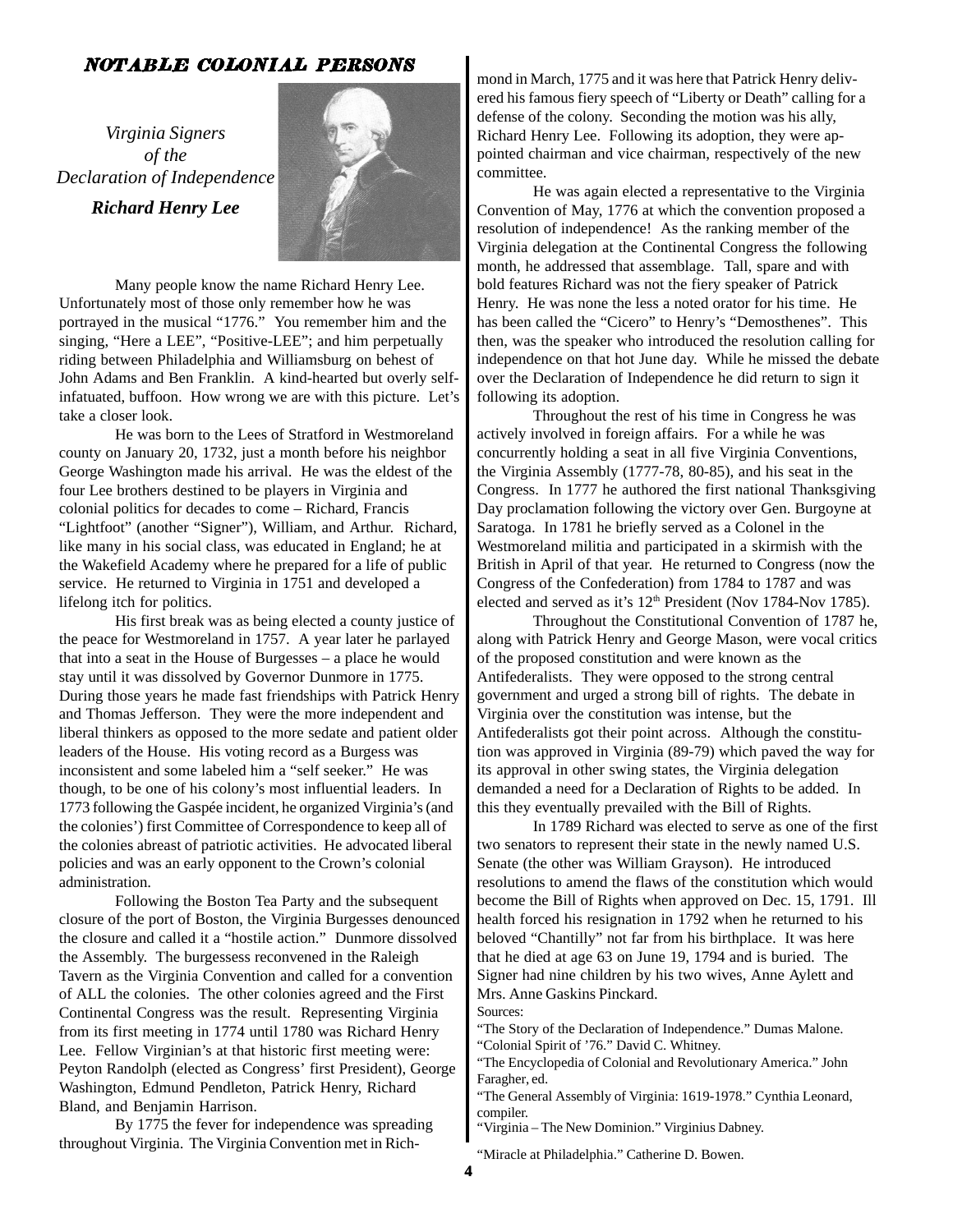#### **SUGAR'S ADVENTURES**

*Written by John Hardia as dictated by Sugar the Parrott*

#### **Sugar and the Tavern Wench**

My Master is reaching for his hat... I think he is going out...O, I hope he takes me...he is...he is!!! We walked up the street..it was so exciting! I said "whatschewdoing several times and then my Master started whistling and I whistled too. Thank goodness we walked past the flour mill. There is a nice girl that works there but there is that awful flour too! We passed the boatyard and the place where we found the lady that lives with us. That was so nice there and it was full of nice ladies. I can see the tavern, that's the building with the rising sun sign. Now we are going in the tavern, oh good, this is one of my favorite places. Right away this nice lady came up and asked me to go with her so I got on her hand and then climbed up on her shoulder and went with her while she delivered drinks to the men. She gave me a sip of a drink but it tasted pretty bad and I yelled at her for such a bad trick. She brought my Master a bubbly drink and for a while he talked with the other men about freedom of religion, whatever that is. One of the men talked a lot more than the others. He was a tall, young, man and everyone was very quiet when he talked. Somebody said he writes (that's when you use a feather to draw black lines) important things but I have never seen any black lines that are different than any other.

For a while I watched some men playing with some cards with pretty pictures painted on them. I got one and bit a piece out of it. The men got upset and put the cards away. I don't know why they wouldn't share. Then they got some bones with spots on them and threw them on the table and I ran after them but the men were pretty fast and always got them before I did until once when one of them hit me and I grabbed it before anyone else. The men quit playing with the bones and started yelling for the nice lady. Pretty soon she came and got me.

#### What a nice day.

*(Sugar is a parrott living with his master, John,. John and Sugar reside on Water Street in 1790 Virginia. John is a 'factor', an import/export agent that arranges for purchases and sales between the newly independent colonies and England. He visits the waterfront docks daily.)*

## **格格塔格格塔格塔塔塔塔塔塔塔塔塔塔**

## Memberships Reminder:

Due to liability concerns of the corporation, your membership *must be current* in order to participate in any events the group is asked to do.

#### **Gaspée Incident**

As a result of the hated Navigation Acts, the Crown launched a plan to curtail smuggling in the colonies. One such boat detailed to watch for smugglers was the sloop Gaspée commanded by British Navy Lieutenant William Dudingston. He was overzealous in his prosecution efforts. Assigned to the Narragansett Bay, Rhode Island region, he had been battling Newport's captains and crews for some time. The local merchants complained of his actions and methods to no avail. Dudingston was stopping all sorts of vessels, even small boats merely headed for market. Whenever challenged, he refused to show his authorization papers, and when he found smuggled goods he sent them to Boston, even though the law required the shipowner to be tried in the colony where his goods were confiscated.

Protests were at such a high pitch that Rhode Island's governor sent his sheriff to summon Lt. Dudingston and demanded to see his authorization. Unfortunately for the governor, the Lieutenant's commander, Rear Admiral Montagu, was just as obstinate as Dudingston and warned the governor never to sent his sheriff on board one of His Majesty's ships again! He told the governor that he had heard rumors of Newport mariners fitting out armed vessels to confront the Gaspée and warned the governor that any who tried would be hanged as pirates.

About noon on June 9th in 1772, Captain Benjamin Lindsey sailed his sloop out of the harbor at Newport with the Gaspée in chase. As each vessel tried to outmaneuver the other, the Gaspée hit a bar and became grounded. Lindsey escaped and the Gaspée would have to await the midnight tide.

Upon his arrival at Providence, Lindsey spread the happy news of the Gaspée's distress. A group formed rapidly to take final action on the Gaspée and its harassing captain. Eight longboats were quickly manned and rowed quietly to the stranded Gaspée. As they neared, the Gaspée called "Who's there?" One of the protesters replied that he was the sheriff and had a warrant for the Lieutenant's arrest. A shot rang out, the Lieutenant fell wounded, and the men quickly boarded the Gaspée and captured her crew.

A medical student in the boarding party, John Mawney, bandaged the bleeding officer and his actions saved the young Lieutenant's life. The crew was removed and the ship burned. Lt. Dudingston and his crew would no longer harass the local area.

Despite their efforts, the Crown never identified any of the boarders and eventually dropped the incident, much to the dismay of local Crown administrators and loyalists. However the colonists did not let it fade from memory. Rather they used it to promote a plan of action. It was this incident that the Virginia House of Burgesses used to call for the establishment of a committee of correspondence and urged the other colonies to do the same, that they might keep one another informed of their constitutional concerns. They heeded the call and committees sprang up throughout the colonies eventually leading to the establishment of a Continental Congress and independence. Sources:

"The Encyclopedia of Colonial and Revolutionary America", John Faragher, ed. "Patriots: The Men Who Started the American Revolution", A.J. Langguth.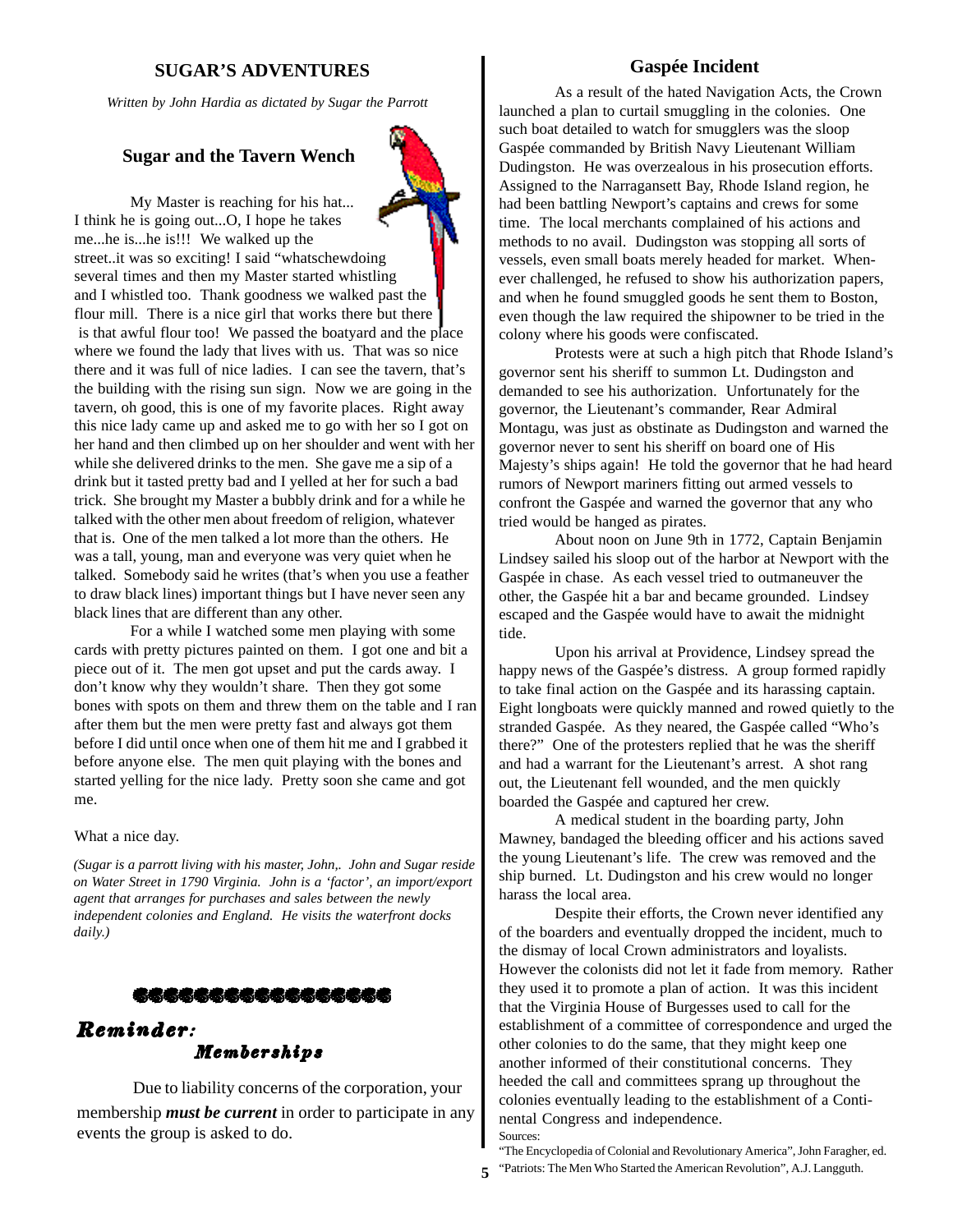#### **Woodford (con't)**

Returning home at age 27, he decided to settle down. On June 26, 1762, he married Miss Mary Thornton (b. 1744), daughter of John and Mildred Thornton. Mary was a distant cousin of George Washington (her grandmother Mildred was Augustine's sister). William and Mary had two sons, John Thornton (b. 1763) and William Catesby (b. 1768). (There is a locket containing some of William's red and Mary's black hair at the Daughters of the American Revolution headquarters in Washington D.C.) He also decided to get involved with business in town and public responsibilities. By 1764 he was a Caroline Justice and it's Col. of Militia (appointed in '62) in addition to being a planter (inheriting Windsor following his father's death). He served in both capacities until the outbreak of the Revolution. (He carried on in the steps of his father who also served as Caroline Col. of Militia from 1738 until his death.)

Additionally he was a Vestryman at St. Mary's in Caroline from 1763-75. It appears that his relationship with George Weedon remained close for in 1768 when his horse was lost, William placed an ad in the Virginia Gazette asking for return of his horse to him at Windsor or in care of "George Weedon in Fredericksburg." Additionally, Woodford was a frequent customer at Weedon's tavern (especially liking cards and billiards) and purchased much of his meat from Weedon. Like many of the new gentry of the area, he was a member of the Masonic Lodge (again with Weedon, Washington, Fielding Lewis, Hugh Mercer, Charles Dick and others).

It appears that William was interested in brewing and opened a brewery in town as early as 1764. He expanded its operation with the purchase of the Bloomery. The Bloomery was a local industrial furnace at the lower end of Fredericksburg (on Sophia St. just above City Docks). He purchased it with his brother-in-law John Thornton in 1773. It had been built by Benjamin Grymes, Roger Dixon, Pressley Thornton, and William Fitzhugh. He added a partner in one Joseph Jones. After a year they sold the building but kept the business going, now as "Fredericksburg Brewery." In 1777 he added George Thornton, his wife's double first cousin (George's and Mary's parents were brothers/sisters!) Woodford sold his interest in '79 and apparently lost money in the venture. This was not the norm, as John Mercer said in a letter to his son, "As you know how much our ordinaries abound and daily increase (for drinking will continue longer than anything but eating)."

His two partners were interesting in their own right. Jones was the uncle of James Monroe, his sister being the wife of Spence Monroe. More important to the times, he was a member of the House of Burgesses (1772-75) and the Continental Congress (77-78 and 80-83). Jones was married to Mary Taliaferro, cousin of Mary Woodford. He lived in Fredericksburg at 301 Caroline St. The house still stands. Following the revolution he was a Judge and a Major General in the Virginia State Militia. James Monroe and his wife lived with him while Monroe was Commonwealth Attorney in Fredericksburg.

George Thornton was a trustee in Fredericksburg and a Captain of Militia for Spotsylvania Co. Following his death, his widow (Mary) married a Rev War veteran, Col. Thomas Posey – destined to be a Major General, US Senator and Territorial Governor!

In the 70's, George Washington got legislation approved for bounty land for veterans of the French & Indian War. Although there is no record of Woodford receiving land, it is possible that he sold his bounty and put the money into the brewery.

In June, 1774, as things were heating up in the Colonies, Woodford was appointed to the Committee of Correspondence for Fredericksburg and Caroline County. Fielding Lewis was appointed Chairman. (The others were: Charles Dick, Charles Mortimer, Charles Washington, James Duncanson, William Porter, George Thornton, and Charles Yates.) Things then started moving fast.

In the spring of 1775 Governor Dunmore dissolved the House of Burgesses so the members formed their own "Virginia Convention" in Williamsburg's Raleigh Tavern and approved the organizing of three regiments of infantry. At the end of the first vote for the  $1<sup>st</sup>$  Regiment Mercer led by one vote but had no majority so a run off was made with Patrick Henry winning. (Henry would not last long in his new position as the Convention later voted him as the first Governor of Virginia) The 2nd was offered to Thomas Nelson, but who declined and the convention offered it to Woodford with Scott as his Lt Col. At that point they decided not to raise a 3rd Regiment but voted for funds for Fredericksburg for the establishment of a manufactory of arms to make gun barrels, ramrods, and other equipment. Henry was obviously a political choice as he had no military experience. Woodford was a seasoned military veteran. It is obvious that the distinguished member of the convention, Edmond Pendleton of Caroline Co. had something to do with the nominations and elections.

In October, the Virginia Committee of Safety ordered Woodford and his 2<sup>nd</sup> VA to Norfolk to keep a close eye on the now former Gov. Lord Dunmore who had the Virginia armory raided and left with a great deal of gunpowder. On Dec.,  $9<sup>th</sup>$ , the two forces met in battle at Great Bridge, VA with Woodford's men forcing Dunmore to retreat to his anchored fleet in the Chesapeake.

The following July he was ordered with the 3rd VA (commanded by Hugh Mercer with Weedon as his Lt Col) to rid Gwynn's Island (at the mouth of the Rappahannock) of the British.

1776 was not a good year for Woodford. In February his command became part of the Continental Army along with the 3rd VA. In April the commander position was vacant in the 5<sup>th</sup> VA. In June, command of the 3<sup>rd</sup> was vacant with the promotion of Mercer to Brigadier General. Scott and Weedon were appointed Colonels of the 5<sup>th</sup> and 3<sup>rd</sup> respectively. In September Adam Stephens was appointed a Brigadier. Woodford was furious and resigned his Continental commission. (Vanity over seniority were to plague Washington as he attempted to build an army with so many prima-donnas. He had his hands more than full trying to reason with them to put the value of Liberty over personal acclaim. Some did, others didn't.)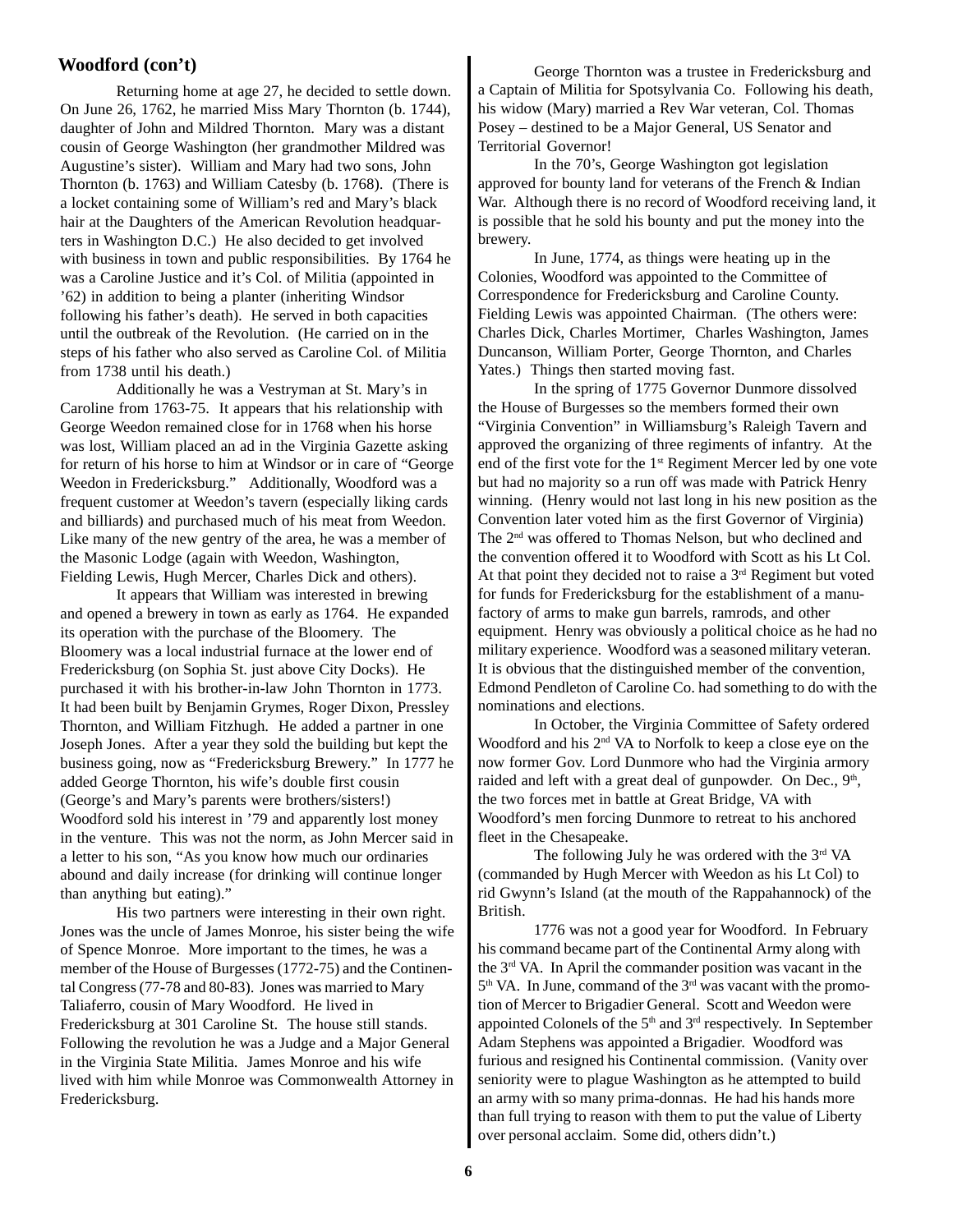#### **Woodford (con't)**

Over the fall and winter Washington was able to win over Woodford and coaxed him back into the army. In February 1777, Congress appointed Brigadier Generals and Woodford was at the bottom of the Virginians owing to the fact that he had resigned his commission. Again he was ready to resign but at Washington's urging he remained as a Brigade commander. The other Virginians were (in order of seniority): Muhlenberg, Scott, and Weedon.

At home, his brewery partner, Joseph Jones had duties in the Continental Congress to take care of so it was decided to sell the brewery. George Thornton took over the helm in April, 1777.

In May, Col. Daniel Morgan and his riflemen joined Woodford's brigade. That's the high point of the '77 campaign season. He led his 1<sup>st</sup> Virginia Brigade at the losses of Brandywine and Germantown. During the winter of 77-78 the army encamped at Valley Forge. Woodford established his headquarters at Samuel Richards' "Brookvale Farm". In correspondence we see that his own orderly Sergeant identifies the General in his own diary as "beau" Woodford indicating he considered him something of a "dandy".

Seniority was again to raise its ugly head in the spring of '78. Congress decided to act and settle the issue of rank of generals once and for all. Naturally they couldn't make the decision easily. They formed a committee to come to Valley Forge and interview everyone involved and finally directed Washington to regulate the rank of generals Arnold, Woodford and Scott. It was probably an agonizing decision but they came to a conclusion, passed it to Congress who approved it. The result: Woodford was reinstated as the senior Virginia Brigadier followed by Muhlenberg, Scott and Weedon. In the ensuing temper flare-ups Weedon and all four of his Colonels resigned (including Morgan). Congress allowed them to "retire" and promised they would have their rank if they were recalled. Of local interest, Major Benjamin Day was noted as the general's aide-de-camp.

The summer of '78 did bring merit to both Woodford and the army. On June 28, Washington's army collided with the British at Monmouth, N.J. Here Woodford led his brigade in the last attack of the battle. The attackers were recalled by Washington owing to the fact that he had secured the victory and the men were dropping like flies from heat exhaustion in the humid conditions as the temperature broke the 100 mark!

The winter of 78-79 was spent at Morristown, NJ. In November the general's old friend John Thornton died naming Woodford as administrator. Much of the winter was spent in Fredericksburg attending to these duties. He rejoined his command in March, 1779.

In December, Washington ordered Woodford to take the Virginia "division" to relieve Major General Lincoln at Charleston, now under siege. His troops traveled by ship from the Philadelphia area to Williamsburg and then marched the remaining 500 miles in 30 days arriving just before Clinton's main British force. Woodford himself spent some time in Fredericksburg finalizing his administrator duties and seeing his family (for what would be the last time). He and his troops arrived in Charleston on April  $9<sup>th</sup>$ . Unfortunately, it was too

little and too late. Lincoln was forced to surrender on the 12<sup>th</sup> of May, 1780. Woodford was confined to a prison ship and went to New York harbor.

The general's health had been deteriorating for the past year or so and now confined to the ship he went downhill fast and died on Nov 13, 1780. He was buried with full military honors by his captives at Trinity Church in New York City. The exact grave is unknown.

He lived life to the fullest, and died a patriot. Husband, father, community leader, and military hero – he was all this an more; let us not forget this man who helped ensure our Liberty!

#### Sources:

Catesby, Willis Stewart. "The Life of Gen. William Woodford of the American Revolution". 1973

Embry, Alvin. "History of Fredericksburg Virginia". Old Dominion Press, 1937.

Felder, Paula. "Fielding Lewis and the Washington Family – A Chronicle of 18th Century Life Fredericksburg" The American History Co., Fredericksburg, 1998.

Ward, Henry. "Duty, Honor, or Country – Gen'l. George Weedon and the American Revolution." American Philosophical Society, Philadelphia, PA; 1979.

Woodford Family Genealogy papers in the Central Rappahannock Regional Library.

#### **NEWSLETTER GUIDELINES**

In order to produce a good newsletter, accurate and in a timely manner, please try to use these guidelines.

- 1. Our time period and location is 18th Century Virginia with our area of concentration Fredericksburg and the Rappahannock River Valley. The Rappahannock River Valley covers from the ford of the Rappahanock and Rapidan Rivers down to the Chesapeake Bay. Our particular interests lie in the areas of Fredericksburg, Spotsylvania, Stafford, King George, and Caroline counties.
- 2. Any member may, and **is encouraged to**, submit article(s) for publication. The newsletter is distributed to and read by people with varying degrees of expertise. Some of us are not as well versed on Colonial life and times as others, so in order to be as accurate as possible, please check your facts prior to submitting an article.

3. Sources/references **must be given** for factual information. This enables the reader to go to the original source for more information, gives credit to the source, and also lets the editor of the newsletter off the hook if the information is challenged. This includes information from the internet. If you write to someone for permission to reprint and receive it, I would appreciate a copy for my files.

- 4. Opinions of the writer must be clearly identified as such.
- 5. The newsletter is published every other month in January, March, May, July, September, and November. My target date to have the newsletter published is the 15th of those months. In order to do that I will need any submissions by the 8th of the month. You may mail to the PO Box, or email me at <**MyraWig@aol.com**>.

6. The editor has the final say on content, format and deadlines. I try to keep the newsletter to 12 pages for postage. If I receive several articles and we also have a good bit of news to go into the newsletter, it may be necessary for me to edit, publish as a two part article or use it in the following month's publication.

7. If you have an idea for an article but don't have the time, resources, etc. to write it yourself, we have someone who is willing to do the research and write the article.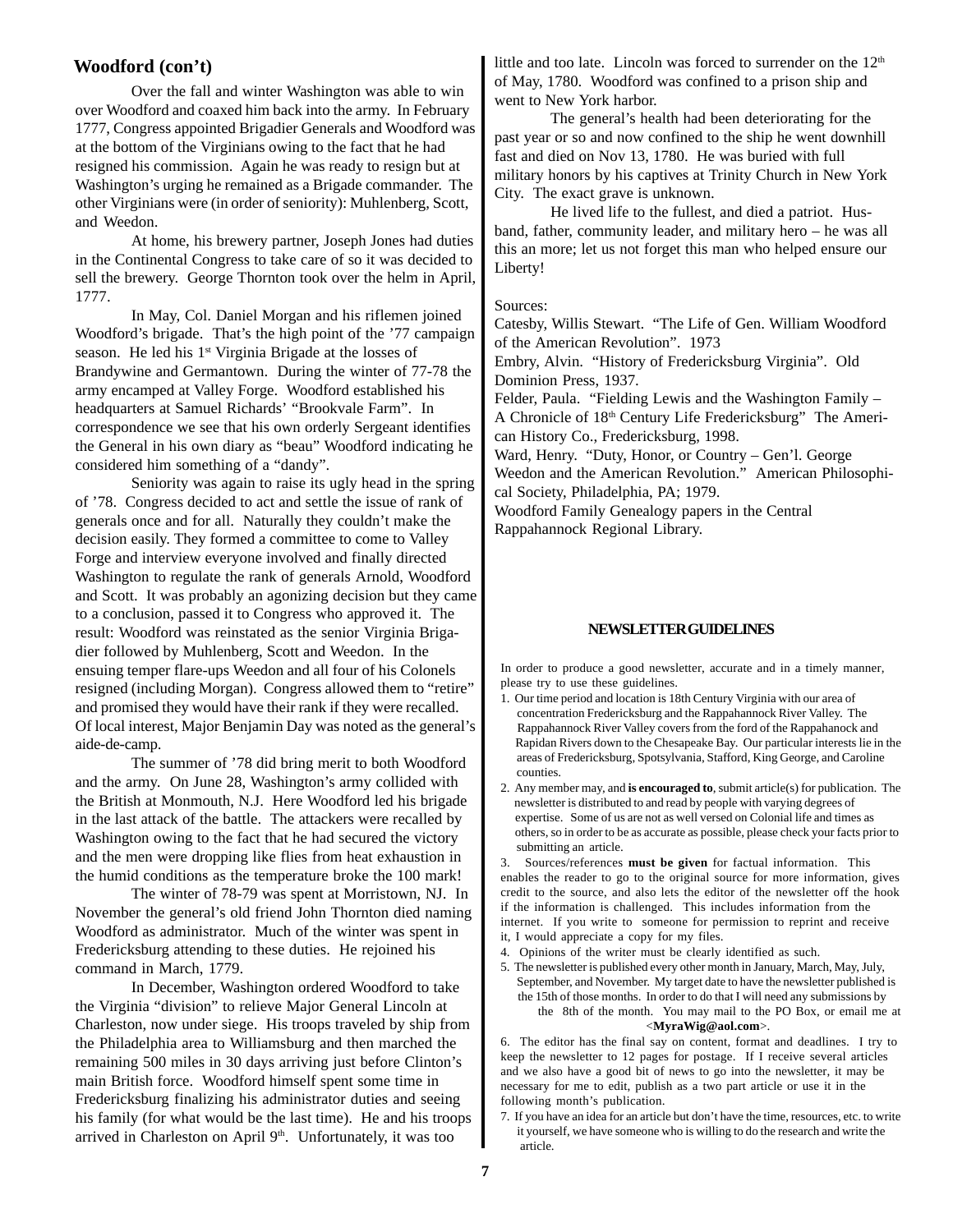# Boat Committee

Al Piercey



There were several forms and names of transport vessels in the 18th century and in their ignorance most people would call them all ships. Ships were three masted  $\&$  square rigged and were commonly used to cross the Atlantic because the crossing was done with the wind from behind. This was the most efficient with the smallest crew. The wind blew from East to West in the more southerly latitudes and from West to East in the more northerly latitudes. On the other hand, if a ship were designed as a North-South sailer, which could be a coaster or a vessel dealing with the Carribbean trade, then a vessel would more often be rigged fore and aft. If multi-masted it would be called a schooner, or a smaller single-masted vessel would be called a sloop or a cutter. There were many forms of vessels between these extremes that were custom made for a certain need that combined different combinations for fore and aft and square rigging that included such names as bark, brig, barkinteen, briginteen, hermaphrodite brig and tops'l schooner which included a variety of masts and rigging and hull shapes. If a place name were attached to a rigging type, for instance, a Baltimore schooner, it would tell you more details about the vessel. Baltimore schooners were very fast coasters and were much desired as privateers (or pirates). If someone needed a new vessel there would be innumerable questions asked about the plans for the vessel; hull shapes, planned routes, depth of harbor and the approaches to the harbor, etc. It was not a simple decision and there were always give and takes.

#### **جى جەنچىچىچى جەنچىچى** جەنچى  $\mathcal{D}$

## Claude Moore Farm

#### CLOTHING INFORMATION SESSION

To help those who want to make their own 18th-century clothing, the Farm will offer a Clothing Information Session on Monday, April 9, from 6:30 - 8:30 p.m.. This session will cover the basic required clothing items such as shifts, petticoats and aprons. You will be able to examine clothing, trace patterns, ask questions, and purchase fabric. If you plan to attend, please RSVP to Rachel at 703-442-7557

## Coffee, anyone?

The below written by John Adams in his diary, at the city of New York in August, 1774, en route as a member of the Massachusetts committee to the first Continental Congress to be held starting on September 1, 1774, in Philadelphia.

 22. Monday… This morning we took Mr. McDougall into our coach, and rode three miles out of town to Mr. Morin Scott's to breakfast—a very pleasant ride. Mr. Scott has an elegant seat there, with Hudson's River just behind the house, and a rural prospect all around him. Mr. Scott, his lady and daughter, and her husband, Mr. Litchfield, were dressed to receive us. We sat in a fine airy entry till called into a front room to breakfast. A more elegant breakfast I never saw—rich plate, a very large silver coffee-pot, a very large silver tea-pot, napkins of the very finest materials, toast, and bread and butter in great perfection. After breakfast a plate of beautiful peaches, another of pears, and another of plums, and a muskmelon were placed on the table….

23.Tuesday.... Went to the Coffee House and saw the Virginia Paper; the spirit of the people is prodigious; their resolutions are really grand. We then went to Mr. Peter Vanbrugh Livingston's, where, at three o'clock, we dined with Scott, McDougall, Philip Livingston, Mr. Thomas Smith and a young gentleman, son of Mr. Peter Livingston. Smith and young Livingston seem to be modest, decent and sensible men.

The way we have been in, of breakfasting, dining, drinking coffee, etc., about the city, is very disagreeable on some accounts. Although it introduces us to the acquaintance of many respectable people here, yet it hinders us from seeing the college, the churches, the printers' offices and booksellers' shops, and many other things which we should choose to see.

With all the opulence and splendor of this city, there is very little good breeding to be found. We have been treated with an assiduous respect; but I have not seen one real gentleman, one well-bred man, since I came to town. At their entertainments there is no conversation that is agreeable; there is no modesty, no attention to one another. They talk very loud, very fast, and all together. If they ask you a question, before you can utter three words of your answer they will break out upon you again, and talk away.

*-ADAMS, ed., Works of John Adams, II, 340-353, passim*

**Hay, July, September, & November. All members receive a copy.**  The RCHS Newsletter is published bi-monthly in January, March, Membership is \$10.00 per year for individuals, \$15.00 per year for families. **RCHS does not maintain an office**. All correspon dence should be addressed to RCHS at P.O. Box 7823, Fredericksburg, VA 22404-7823. Items for the newsletter should be addressed to the Editor c/o RCHS or e-mailed to *MyraWig@aol.com.* Copyright 2001 RCHS. The content of the RCHS Newsletter is the property of RCHS, its members and contributors. RCHS is a non-profit 501(c)( 3) organization. Donations to the Society are tax deductible to the full extent of the law.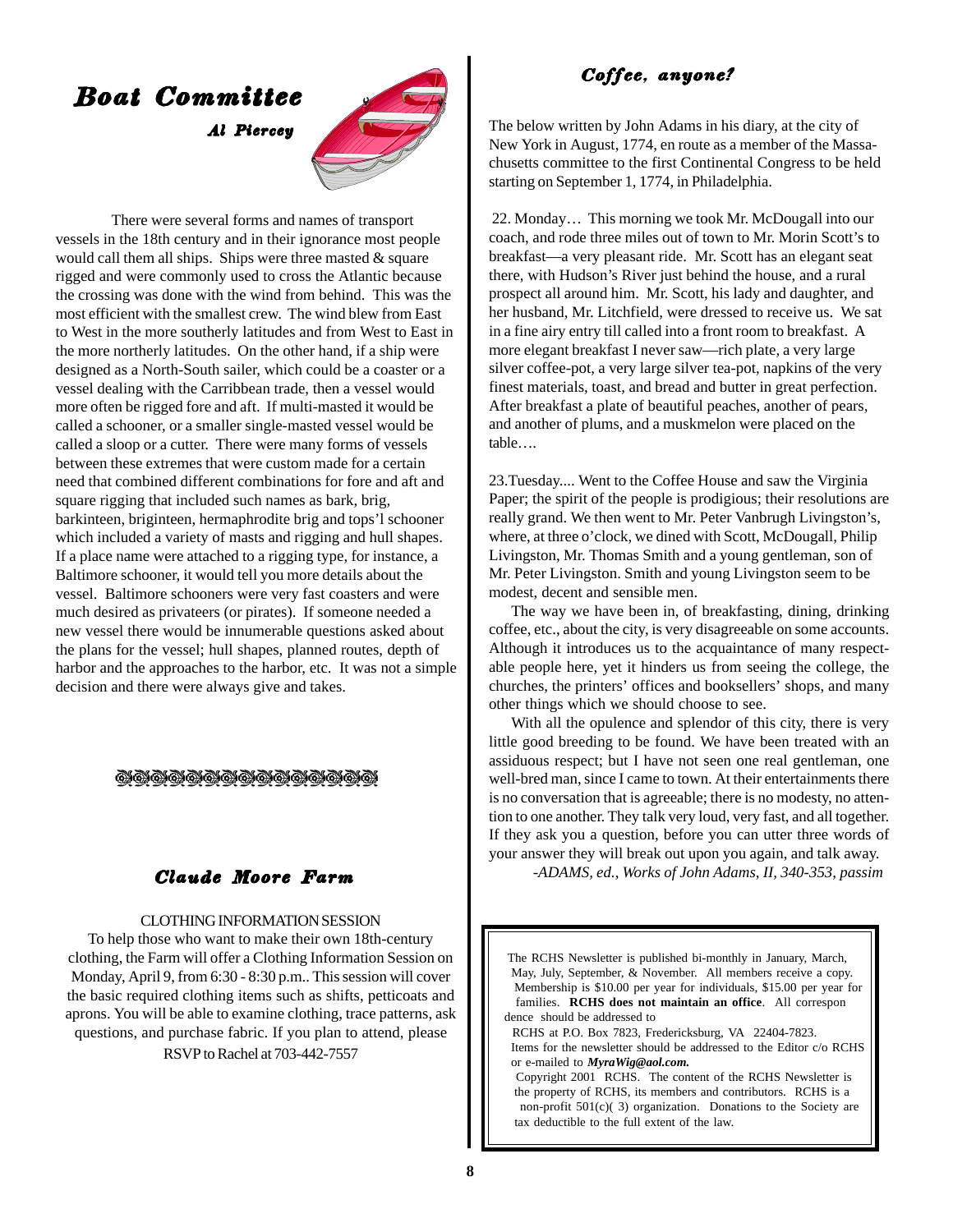

Jenny Washington 17—

#### Dearest Friend,

Good day to you. Tis a Thursday night and I just found you. Corbin had tucked you away in his love pouch. His love pouch is a little pouch of his he likes to collect stones and shells in. Mama saw it in there and took it out.

Oh, guess what happened! I went to a ball on Saturday night. Twas a big ball in honor of Uncle George. There were many people there - Someone said over 130 people. The terrible thing is that Uncle George could not attend because Patsy had another of her spells. I like Patsy, but tis just that she is always ruining things! Every time something like this comes up, she is always pulling one of those little stunts! I was so disappointed they could not come but I had a good time anyway!

There was this one lady who had on a lavender gown with little roses all over it. Mama and Grandmama fell in love with it! All the ladies wore such pretty dresses. I just wish the milliner had finished making mine. Grandmama thought I would have been the belle of the ball. Bushrod thought that was very funny and laughed. He thinks I am just a tomboy who likes to swim, fish and ride. He is at college now and thinks he is very important. I guess I could say I find it an honor to have my brother at William and Mary, and we all miss him.

The morning went by slowly though. All I did was sit and sew, sit and sew, and I cannot bring myself to tell Mama I am tired of sitting and sewing. I love to play the harpsichord, but tis not the same when Bushrod is not here to play his violin.

This afternoon, I was outside picking some flowers with Corbin and I saw Papa with a new horse! He has just purchased a fine young gelding for me! But, please understand - I will never give up on Charelston. He is my one and only. I love him so much. The new horse is a Thoroughbred and has very fine bloodlines. We gave him the new name "General". Papa almost wished he was not a Gelded horse because with his lines and structure he would, most certainly, have produced a good crop of foals in the spring.

Corbin sat, for the first time, on his new pony Reddie. Reddie is a roan mare and is very pretty. She has a row of dots going down each side of her neck and over her haunches. Today we put Papa's new draft horses to the carriage. Once or twice they bucked and reared but no harm was done.

Well tis time for me to be getting to bed Goodnight, Friend—

Yr Faithful servant.

Jenny Washington.

#### **Alum Springs Duels**

*taken from Alum Spring Park - A History by Robert Hodge*

When writing of his travels in Virginia in the summer of 1791, the Frenchman Ferdinand M. Bayard noted the Americans were imprudent imitators of the English, especially in regards to dueling with pistols. There was much talk of a recent one and he thought it strange the magistrates did not prosecute these violators of the law.

The timing and place of his writing make it likely he was referring to the duel of two Fredericksburg business men the year before which had taken place at Alum Spring. By reconciling the account of the duel as recorded by Robert Reid Howison from published portions of his autobiography with a letter of 3 April 1790 from Henry Lee to James Madison and identified Spotsylvania court records, the events may have been as follows.

In or about March of 1790 the members of the Masonic Lodge #4 of Fredericksburg gave a large and brilliant ball. Among those in attendance were members William Glassell and Robert Ritchie.

William Glassell, a native of Scotland, was a successful merchant and respected citizen who had married a sister of Anthony Buck, the latter a highly esteemed auctioneer in the town. Glassell had escorted to the ball a young, attractive and respected orphan girl who was living in his home.

Mr. Ritchie was originally from Essex county down the river from Fredericksburg, but doing business in town. He was not married. During the course of the evening at the Masonic Ball, and somewhat under the influence of wine, Ritchie offered a distinct insult to Glassell's young guest, then refused to make a suitable apology when called upon to do so.

Glassell sent a formal challenge which Ritchie accepted, choosing pistols as the weapons and Alum Spring as the place. Ritchie, knowing Glassell to be an excellant marksman, was concerned enough over the event ot make his will which was dated 27 march 1790 and if probated, left all his legacy to his sister, Elenora.

William Glassell had second thoughts and through friends, attempted to get Ritchie to reconsider. Ritchie refused and the duel took place on the pathway along the Alum Spring right in front of the clear mill pond.

At first shot, Ritchie fell to the ground. Glassell hurried to his side and implored forgiveness, which was refused.

After Ritchie's death, a murder warrant was issued. Glassell was arrested and taken before a magistrate, but was acquited.

Benjamin Henry Latrobe visited Alum Spring on 24 July 1796. He described the rock ledge as a freestone (sandstone) of course grit with a great quantity of quartz and granit pebbles. He noted the petrified wood fossils and the holes and impressions of the former carbonized wood now weathered away. Mention was made of the edges of the rock being coated with crystals of alum and he described the whole "situation as beautifully romantic."

The end of the year 1803 was a time of another tragedy at Alum Spring-the Thornton-Conway duel.